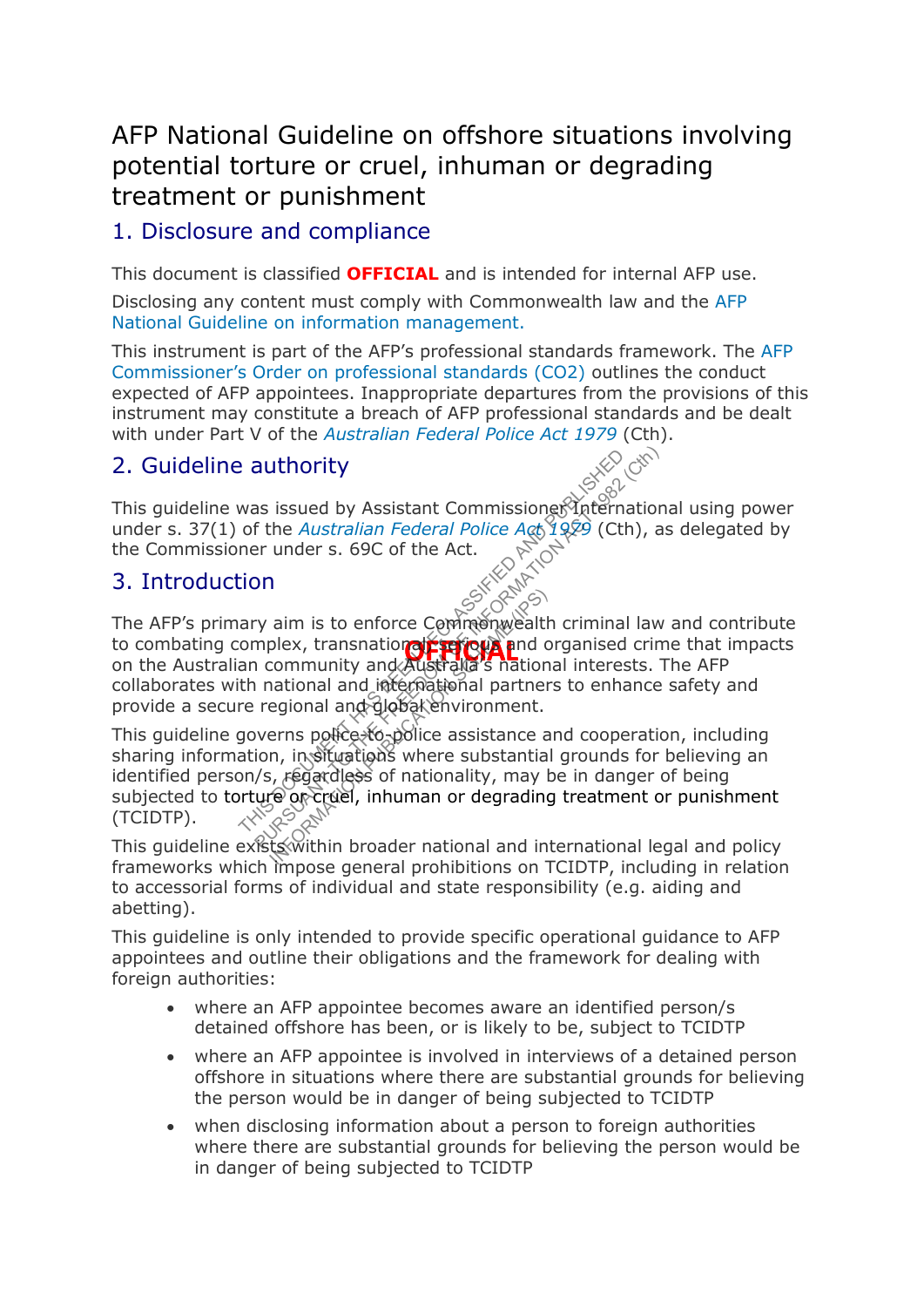where judicial corporal punishment is a likely court outcome.

Substantial grounds for believing an identified person would be in danger of being subjected to TCIDTP are established in circumstances where there is a foreseeable, real and personal risk to the particular individual.

### 4. Authority to provide information to foreign authorities

The AFP is authorised to provide police services and police support services for the purpose of assisting or cooperating with foreign law enforcement agencies in accordance with the *[AFP Act 1979](http://www.comlaw.gov.au/Series/C2004A02068)* (Cth) and its [Ministerial Direction.](http://afphub.afp.le/communication/ministerial/Documents/MinisterialDirection.pdf) Additionally, a number of United Nations Conventions, to which Australia is a signatory, further support the processes of conducting international police cooperation.

This guideline applies only to assistance, including the sharing of information, and cooperation which can be provided on a police-to-police basis. This guideline does not apply to the provision of assistance that requires a mutual assistance request. In such cases, s. 8(1A) and s. 8(1B) of the *[Mutual Assistance in](http://www.comlaw.gov.au/Series/C2004A03494)  [Criminal Matters Act 1987](http://www.comlaw.gov.au/Series/C2004A03494)* (Cth) apply. That Act is administered by the Attorney-General's Department.

# 5. Assisting and cooperating with foreign authorities

person/s, regardless of nationality **being subject to TCIDTP**, the appointee must<br>make an accountable AFP record of that decision. If an AFP appointee has considered a TCIDTP situation in accordance with this guideline and has determined that it is not likely the provision of assistance to, or cooperation with, a foreign law enforcement agency will result in an identified make an accountable AFP record of that decision. The cases of the second of the *Mutual Assis*<br>
The *Act 1987* (Cth) apply. That Act is administered ral's Department.<br>
and cooperating with foreign authoritie<br>
intee has considered a TCIDTP situation in accordans determin determined that it is not likely the<br>
In a foreign law enforcement age<br>
ss of nationality of that decision.<br>
IDTP of an identified person/s<br>
IDTP of an identified person/s<br>
no in the course of carrying out A<br>
in that an id

# 5.1 Reporting TCIDTP of an identified person/s detained offshore

AFP appointees who in the course of carrying out AFP functions become aware of credible information that an identified person detained by a foreign authority offshore has been, or is likely to be, subject to TCIDTP must:

- advise the relevant AFP Post and the International Operational advise the relevant AFP Post and the International Operational Engagement Team as soon as practicable
- complete and submit a TCIDTP Reporting and/or Request to Release Information (TCIDTP-R) for consideration by the delegate
- where information and/or approval by the delegate is provided verbally, submit a TCIDTP-R as soon as practicable
- record the details of the alleged TCIDTP and related AFP actions and determinations in PROMIS as a decision case note entry (CNE).

If the identified person/s is an Australian citizen, the AFP Senior Officer or Mission Commander at Post must, as soon as practicable, report the likelihood of an Australian detained offshore being subject to TCIDTP to the Department of Foreign Affairs and Trade Head of Mission in-country.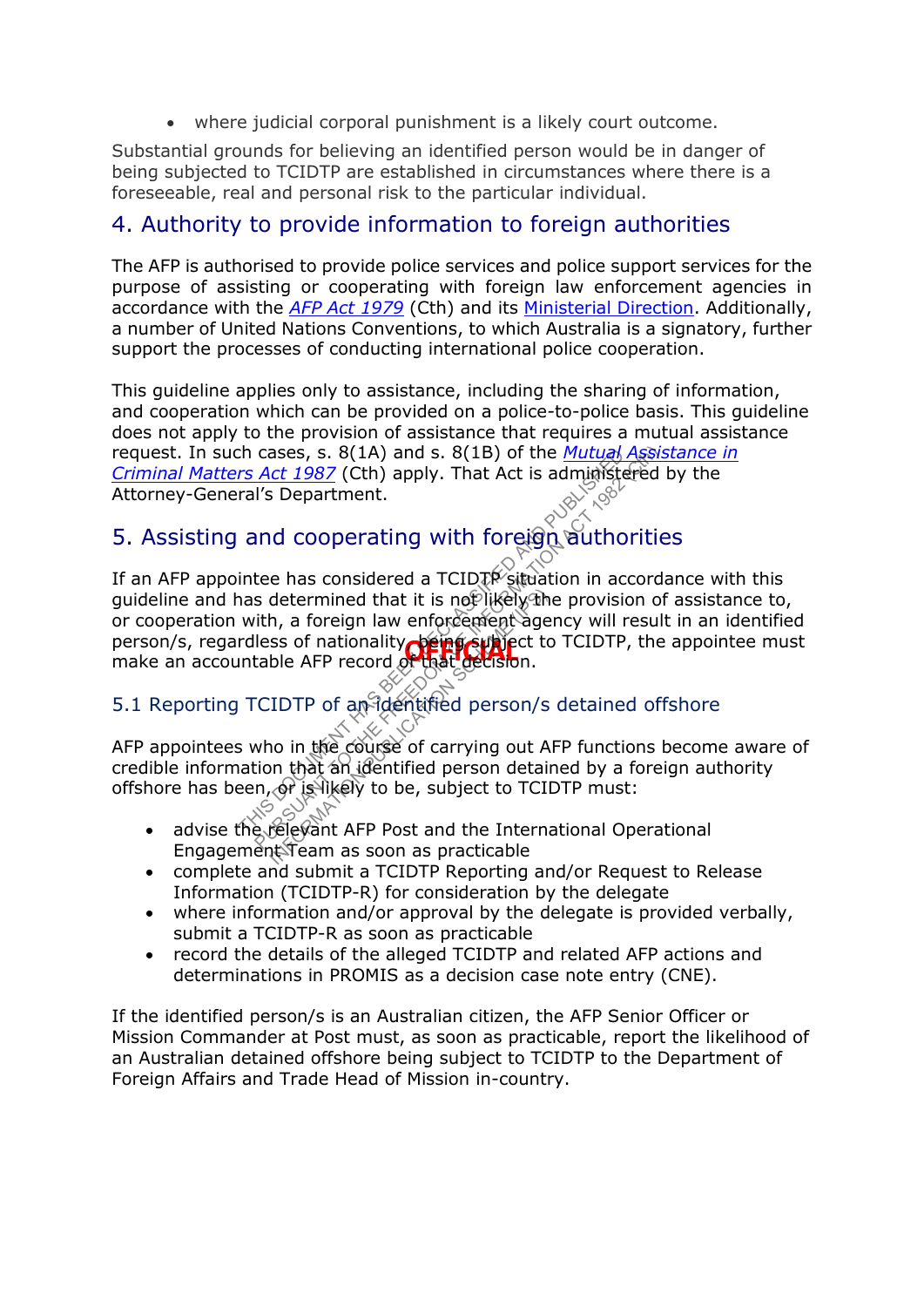### 5.2. Involvement in interviews

This guideline applies to any AFP appointee who conducts or participates in an interview offshore, whether or not Part IC of the *[Crimes Act 1914](http://www.comlaw.gov.au/Series/C2004A07391)* (Cth) applies.

AFP appointees considering conducting an interview where there is a substantial ground for believing an identified person/s has been, or is likely to be, subject to TCIDTP must:

- notify the International Operational Engagement Team as soon as practicable
- complete and submit a TCIDTP-R for consideration by the delegate
- record details of the request and management determinations on PROMIS as a decision CNE.

AFP appointees considering attendance at, and/or involvement in, an interview conducted by another agency of an identified person/s detained offshore where there are substantial grounds for believing the person would be in danger of being subjected to TCIDTP must: The manufacture of an identified person is defaint<br>tantial grounds for believing the person would<br>d to TCIDTP must:<br>e and submit a TCIDTP-R for consideration by<br>etails of the request and management determ<br>ision CNE<br>any inv Considering ditendance at, and of involvement of<br>other agency of an identified person would be intial grounds for believing the person would be it<br>to TCIDTP must:<br>and submit a TCIDTP-R for consideration by the<br>calls of the

- complete and submit a TCIDTP-R for consideration by the delegate
- record details of the request and management determinations on PROMIS as a decision CNE
- $\bullet$  suspend any involvement in the interview until a decision is made by the delegate.

If AFP appointee attendance and/or involvement in the interview is permitted, the AFP appointee should monitor the situation closely, withdraw from the interview if the risk of TCIDTP arises and submit a TCIDTP-R. In CINE<br>
Throublement in the interview of<br>
Ittendance and/**on** involvement in<br>
should monitor the situation clos<br>
k of TCIDTR arises and submit a<br>
f information of oreign author<br> **Fulled internation** by the AFP.

# 5.3. Disclosure of information to foreign authorities

The [AFP National Guideline on information management](http://afphub.afp.le/GovernanceFramework/NationalGuideline/Pages/NAT14054.aspx) sets out the framework for all disclosures of information by the AFP.

The AFP National Guideline on international police-to-police assistance in death penalty [situations](http://afphub.afp.le/GovernanceFramework/NationalGuideline/Pages/NAT12011.aspx) sets out additional considerations in situations where the death penalty may apply.

#### 5.4 Information disclosure considerations and relevant factors

Where the disclosure of information relates to a person who is detained, or is likely to be detained, by a foreign authority, AFP appointees must consider:

- the purpose of the information or assistance
- the seriousness of the criminal activity
- e equivalent Australian offence(s) if any
- whether the assistance is exculpatory in nature
- the reliability of any information to be released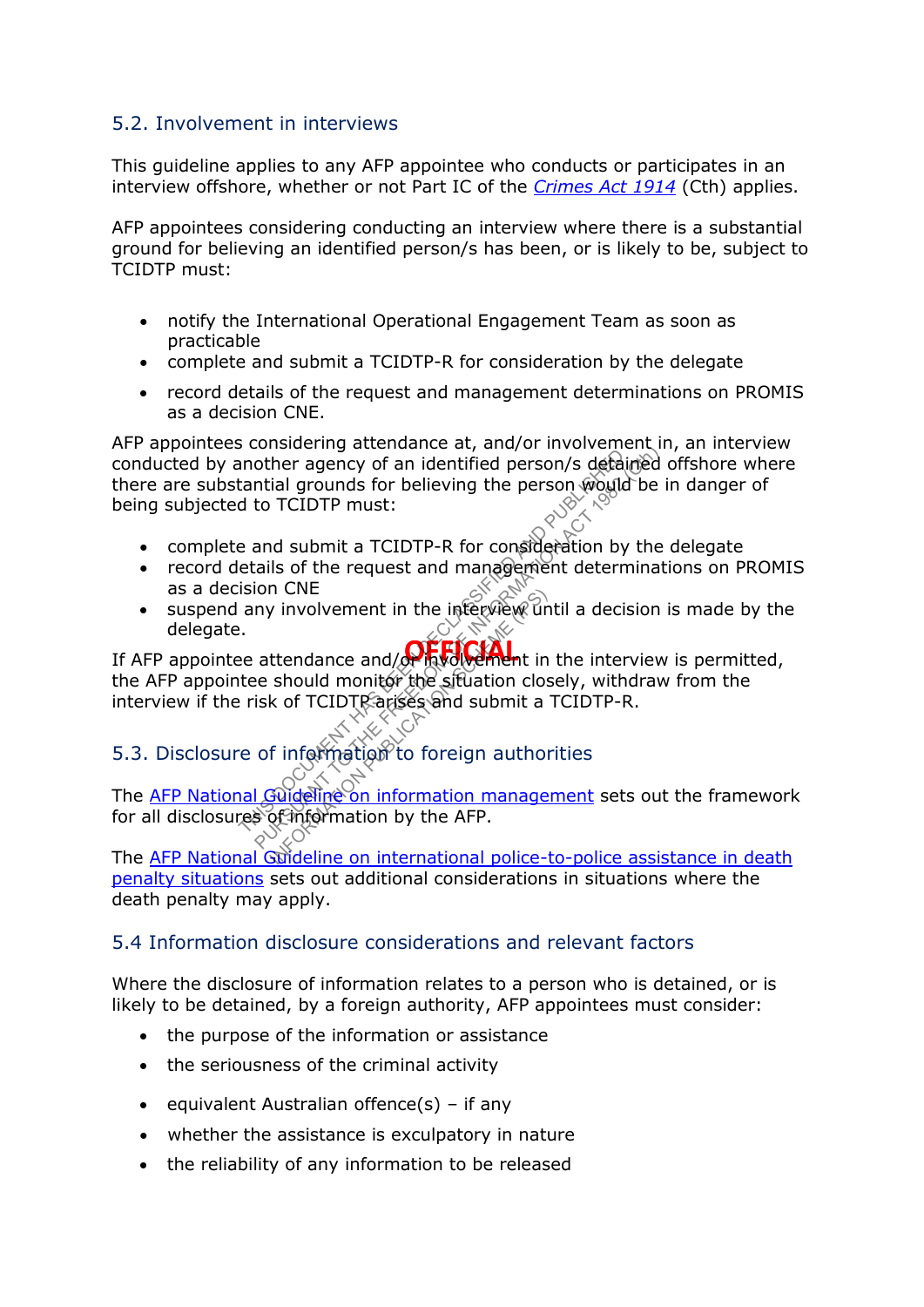- the nature of the AFP's relationship with the relevant foreign country and level of confidence in the foreign authority using the assistance only for the purpose for which the assistance was sought and/or provided
- the age and personal circumstances of the person/s who is/are the target of the investigation
- the level of risk for the person in providing the information, including the likelihood TCIDTP will be imposed
- the level of risk to any potential victim/s in providing or not providing the assistance
- the level of risk to other persons in providing or not providing the assistance, including the public safety risk
- laws, practices and human rights record of the foreign authority involved (if known)
- whether the country involved is a signatory to the UN Convention Against Torture and other Cruel Inhuman or Degrading Treatment or Punishment (signatory status of country: https://indicators.ohchr.org/)
- evidence of past significant harm or past activity which may give rise to such harm
- pattern of conduct shown by the receiving country in similar cases
- **OFFICIAL** • consequences of lawfully disclosing information, including the likelihood that the person could be detained by a foreign authority (if the person is not already in detention) • consequences of lawfully disclosing migrine including the likelihood<br>that the person could be detained by a foreign authority (if the person is<br>not already in detention)<br>• whether it is possible to mitigate the risk of the country involved is a signatory to the own<br>and other Cruel Inhuman or Degrading Treating<br>ry status of country: https://indicators.official.htm<br>e of past significant harm or past activity which<br>m<br>of conduct shown by the The country involved is a signatory to the UN Condition of the Cruel Inhuman or Degrading Treatment<br>
status of country: https://indicators.offgh.org/<br>
of past significant harm or past activity which may<br>
conduct shown by t
	- whether it is possible to mitigate the risk of TCIDTP occurring through requesting and evaluating assurances on detainee treatment
	- consequences of with holding the information, including the potential impact on AFP relationships with foreign authorities
	- Australia's interest in promoting and securing cooperation from the foreign authority in compating crime.

delegate where there are substantial grounds for believing the person would be in danger of being subjected to TCIDTP.

# 6. TCIDTP risk categories and authorised approving delegate

The authorised approving delegate, as determined by the TCIDTP risk category, must consider the TCIDTP-R against relevant factors as per s. 5.4 and determine whether the AFP will provide assistance or cooperate with a foreign authority in situations where there are substantial grounds for believing an identified person is at risk of TCIDTP.

Low risk category involves the provision of assistance to (including the release of information), or cooperation with, a foreign law enforcement agency where the nature of the investigation is such that there are few confirmed facts or details about the suspected criminal conduct. The provision of assistance in such matters is generally for the purpose of identifying possible lines of inquiry to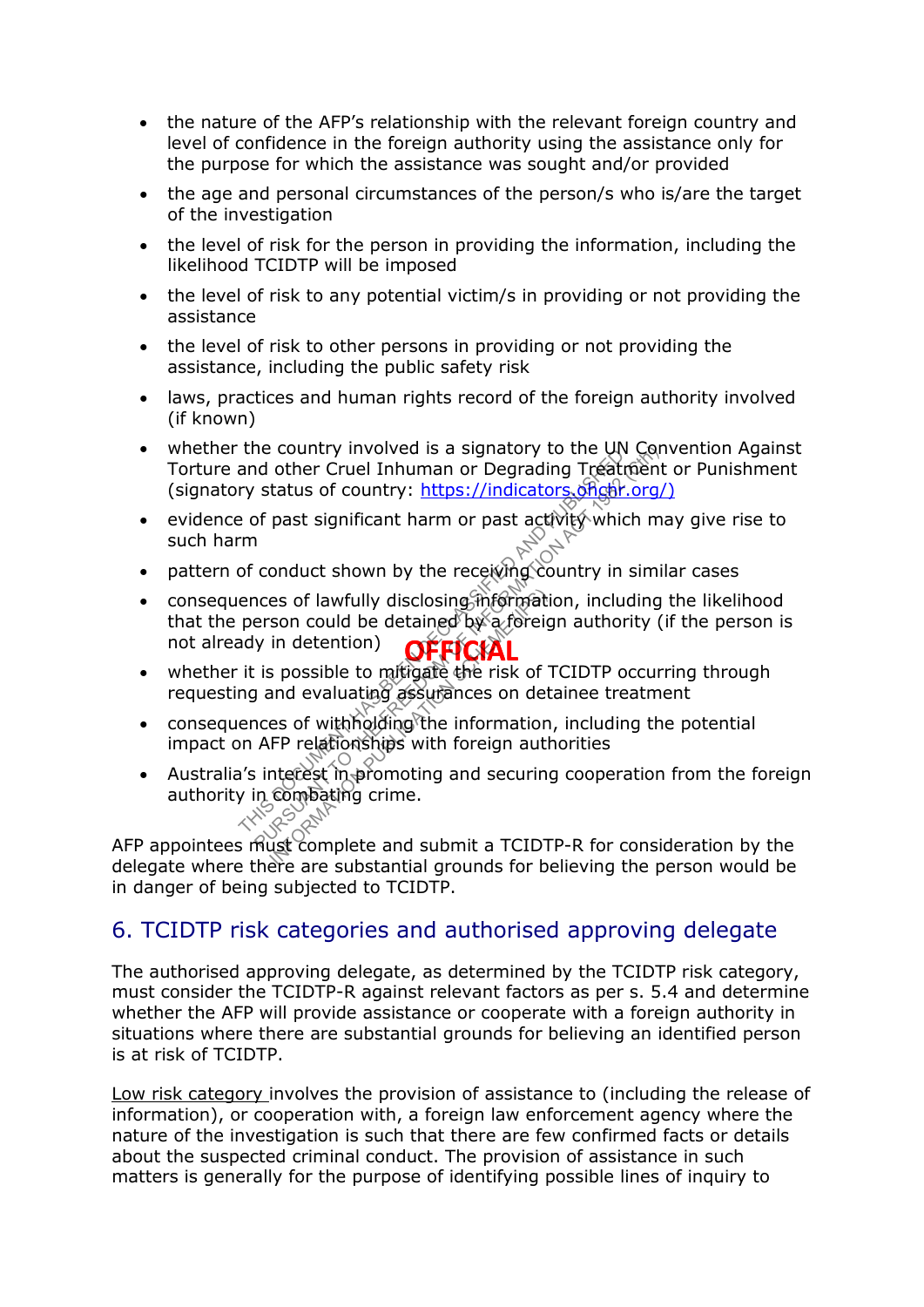assist investigations in Australia and/or in other countries or to promote the commencement of an investigation overseas.

Commander International Engagement is the authorised approving delegate for TCIDTP-R assessed as low risk.

Medium risk category involves the provision of assistance to (including the release of information), or cooperation with, a foreign law enforcement agency which is likely to result in the identification of an offender who may be detained, arrested, charged or prosecuted for an offence subject to judicial corporal punishment as a sentencing option or there are substantial grounds for believing the person would be in danger of being subjected to TCIDTP.

Commander International Engagement, in consultation with the relevant Specialised Command/Regional Commander, is the authorised approving delegate for TCIDTP-R assessed as medium risk.

High risk category involves the release of significant inculpatory information or the provision of assistance to a foreign law enforcement agency which is likely to be used in, or to lead to, the detention, arrest, charge or  $\phi$  rosecution of an identified person/s for an offence subject to judicial corporal punishment as a sentencing option or there are substantial grounds for believing the person would be in danger of being subjected to torture. The system of the detention, arrest, charge oxpressed to the detention of there is upstantial grounds for believing the origin of the are substantial grounds for believing the mager of being subjected to torture of the act

In some instances, the AFP will release information that is assessed as 'high risk' to a foreign law enforcement agency because the delegate considers the release necessary to prevent a serious offence to a person, to protect an innocent agent or to prevent significant harm to society.

Assistant Commissioner International, in consultation with Commander<br>International Engagement and the command Specialised Command/Begic International Engagement and the relevant Specialised Command/Regional Commander, is the authorised approving delegate for TCIDTP-R assessed as high risk. Publicant harm to society)<br>
Ficant harm to society)<br>
Sioner International, in consultation<br>
gement and the relevant Special<br>
authorised approving delegate<br>
authorised approving delegate<br>
...<br>
Whether such assistance should

The delegate must:

- determine whether such assistance should be provided and any limitations or restrictions that may apply
- record the decision and reasons in PROMIS as a decision CNE.

### 7. Caveats

Following approval to disclose information to a foreign authority, subject to any limitations or restrictions that may apply under section 6 of this guideline and the provisions of the [AFP Better Practice Guide on applying protective markings,](http://afphub.afp.le/GovernanceFramework/FunctionalGovernanceCollection/Documents/MIDMA006-BPG-Applying-Protective-Markings.docx) the AFP appointee must include a caveat on all information disclosed. The caveat must include instructions on the use of information and its releasability, as follows:

The information contained in this document originates from the Australian Federal Police (AFP) and may be subject to disclosure restrictions under Australian law. This information may only be used for the purposes for which it was requested and provided. This information must not be disclosed to another agency or third party without the prior written consent of the AFP.

### 8. Further advice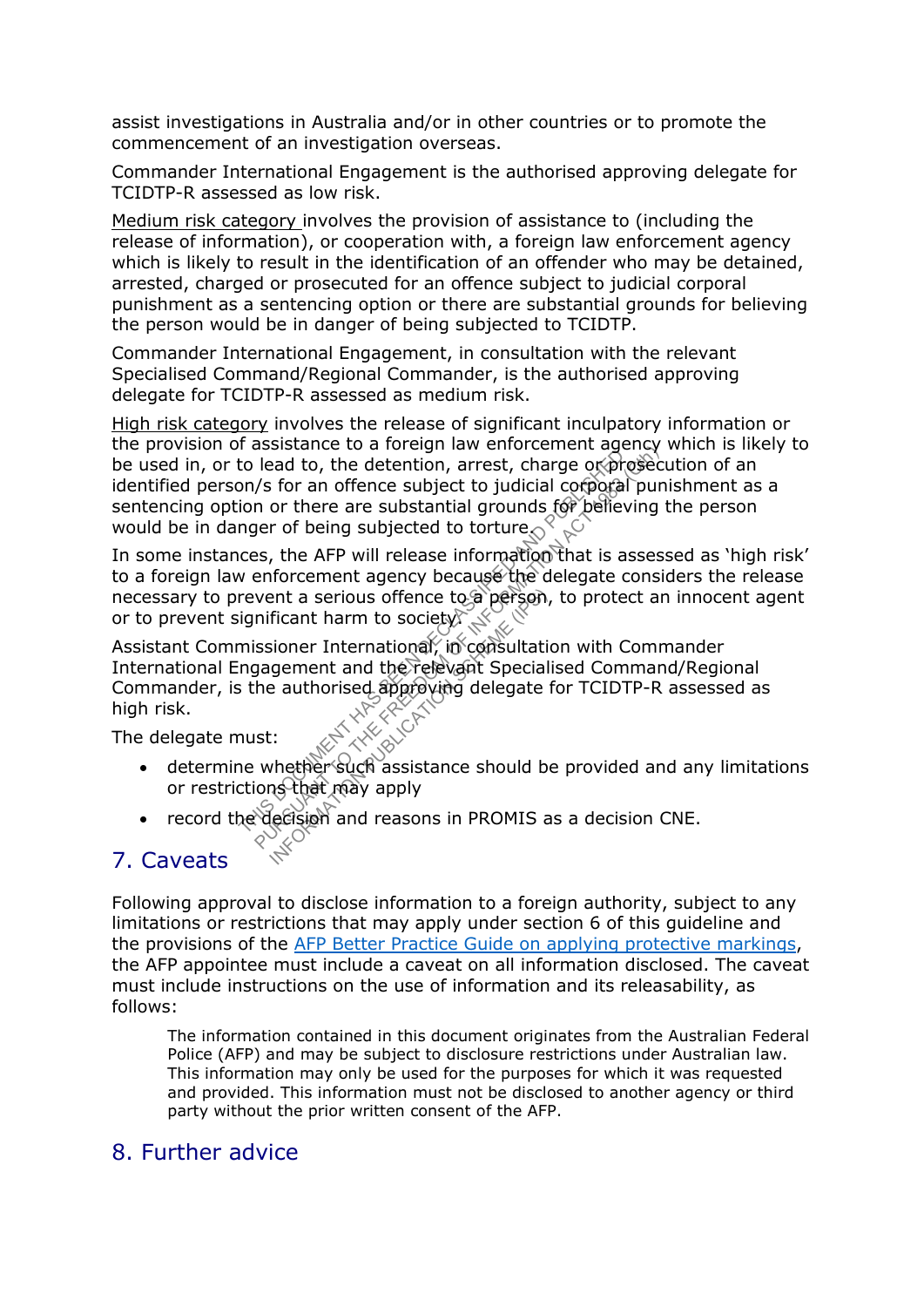Enquiries in relation to the content of this guideline should be referred to the International Command - Operational Engagement Team.

### 9. References

#### **Legislation**

- *[Australian Federal Police Act 1979](http://www.comlaw.gov.au/Series/C2004A02068)* (Cth)
- *[Crimes Act 1914](http://www.comlaw.gov.au/Series/C2004A07391)* (Cth)
- *[Criminal Code Act 1995](https://www.comlaw.gov.au/Series/C2004A04868)*(Cth)

#### **AFP governance instruments**

- [AFP National Guideline on information management](http://afphub.afp.le/GovernanceFramework/NationalGuideline/Pages/NAT14054.aspx)
- [AFP National Guideline on international police-to-police assistance in death](http://afphub.afp.le/GovernanceFramework/NationalGuideline/Pages/NAT12011.aspx)  [penalty situations](http://afphub.afp.le/GovernanceFramework/NationalGuideline/Pages/NAT12011.aspx)
- AFP Better Practice Guide on applying protective markings

### 10. Shortened forms

| <b>AFP Better Practice Guide on applying protective markings</b> |                                                                                                                                                                                                                                                                                                                                                                                                                                 |
|------------------------------------------------------------------|---------------------------------------------------------------------------------------------------------------------------------------------------------------------------------------------------------------------------------------------------------------------------------------------------------------------------------------------------------------------------------------------------------------------------------|
| 19821<br>10. Shortened forms                                     |                                                                                                                                                                                                                                                                                                                                                                                                                                 |
| <b>AFP</b>                                                       | Australian Federal Police                                                                                                                                                                                                                                                                                                                                                                                                       |
| <b>CNE</b>                                                       | case note entry                                                                                                                                                                                                                                                                                                                                                                                                                 |
| <b>PROMIS</b>                                                    | Police Real-time Online Management Information System                                                                                                                                                                                                                                                                                                                                                                           |
| <b>TCIDTP</b>                                                    | torture or cruel, inhuman or degrading treatment or<br>punishment                                                                                                                                                                                                                                                                                                                                                               |
| <b>TCIDTP-R</b>                                                  | TCIDTP reporting and <b>OF FRIO &amp; t</b> o release information                                                                                                                                                                                                                                                                                                                                                               |
| 11. Definitions                                                  |                                                                                                                                                                                                                                                                                                                                                                                                                                 |
|                                                                  | <b>AFP appointee</b> means a deputy commissioner, AFP employee, special mem<br>or special protective service officer and includes a person:<br>engaged under $\sin 35$ of the AFP Act as a consultant or contractor to<br>perform services for the AFP and determined under s. 35(2) of the AF<br>to be an AFP appointee<br>engaged overseas under s. 69A of the AFP Act or<br>seconded to the AFP under s. 69D of the AFP Act. |
|                                                                  |                                                                                                                                                                                                                                                                                                                                                                                                                                 |

# 11. Definitions

- engaged under \$ 35 of the AFP Act as a consultant or contractor to perform services for the AFP and determined under s. 35(2) of the AFP Act to be an AFP appointee
- engaged overseas under s. 69A of the AFP Act or
- seconded to the AFP under s. 69D of the AFP Act.

(See s. 4 of the  $AFP$  Act.)

**Commissioner** means the commissioner of police of the AFP, as defined in s. 4 of the AFP Act.

**Cruel, inhuman or degrading treatment or punishment** – see [Attachment](http://afphub.afp.le/GovernanceFramework/NationalGuideline/Documents/NAT12064_Attachment1.docx)  [1.](http://afphub.afp.le/GovernanceFramework/NationalGuideline/Documents/NAT12064_Attachment1.docx)

**Delegate** means the AFP appointee authorised as an approving officer as detailed in section 6 of this guideline.

**Foreign authorities** means law enforcement, foreign security agencies, foreign intelligence agencies, foreign military agencies and/or any agent of a foreign government.

**Substantial grounds** are determined by considering a number of factors that apply to a foreign country that include but are not limited to: laws, practices and human rights record of the foreign authority involved (if known), evidence of